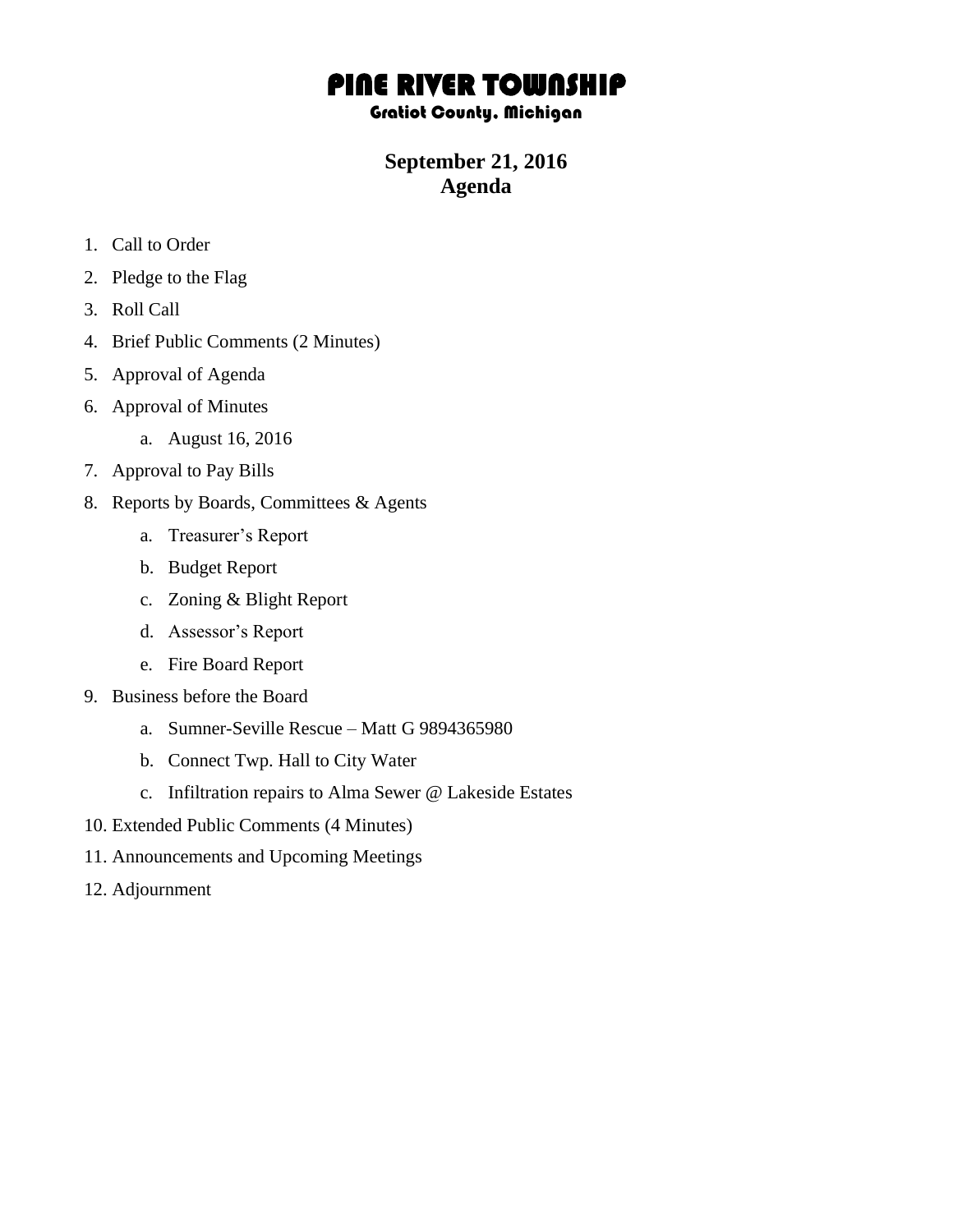## **MINUTES OF THE PINE RIVER TOWNSHIP BOARD MONTHLY MEETING SEPTEMBER 21, 2016**

- 1. The regular monthly meeting of the Pine River Township Board was called to order at 7:00 pm by Supervisor Beeson at the Township Hall.
- 2. Pledge the flag: The board and the public said the pledge to the flag.
- 3. Roll Call: Moeggenborg: present, Baker: absent, Beeson: present, Rademacher: present, Best: present. (4) board members present, (1) absent Baker.
- 4. Brief Public comments (2 minutes): John Renneberg mentioned that the County Budget was approved, Interviews for the County Administrator were being scheduled and talked about the recent MAC Conference he attended in Gaylord recently.
- 5. Approve the Agenda:

Motion by Moeggenborg: second by Best: to approve the agenda (excluding 9a.) as presented. All present board members approved. Motion carried 4-0.

6. Approve the Minutes:

Motion by Best: second by Moeggenborg: to approve the Regular Meeting Minutes of August 16, 2016. All present board members approved. Motion carried 4-0.

7. Approval to Pay Bills:

Motion made by Moeggenborg: second by Best: to pay bills as presented in the amount of \$26551.34. All present board members approved. Motion carried 4-0.

- 8. Reports by Boards, Committees & Agents
	- a. Treasurers Report Discussion; report placed on file.
	- b. Budget Report Discussion: report placed on file.
	- c. Zoning & Blight Officer Discussion: report placed on file
	- d. Assessor Report Discussion.
	- e. Fire Services Discussion.
- 9. Business before the Board
	- a. Sumner-Seville Rescue Matt Gulick Matt was unable to attend but will reschedule for a future board meeting to discuss replacing the current rescue vehicle.
	- b. Connect Township Hall to City Water Motion made by Best: second by Moeggenborg: to approve spending \$3200.00 to Ward Excavating to connect the Township to City Water. All present board members approved. Motion carried 4-0.